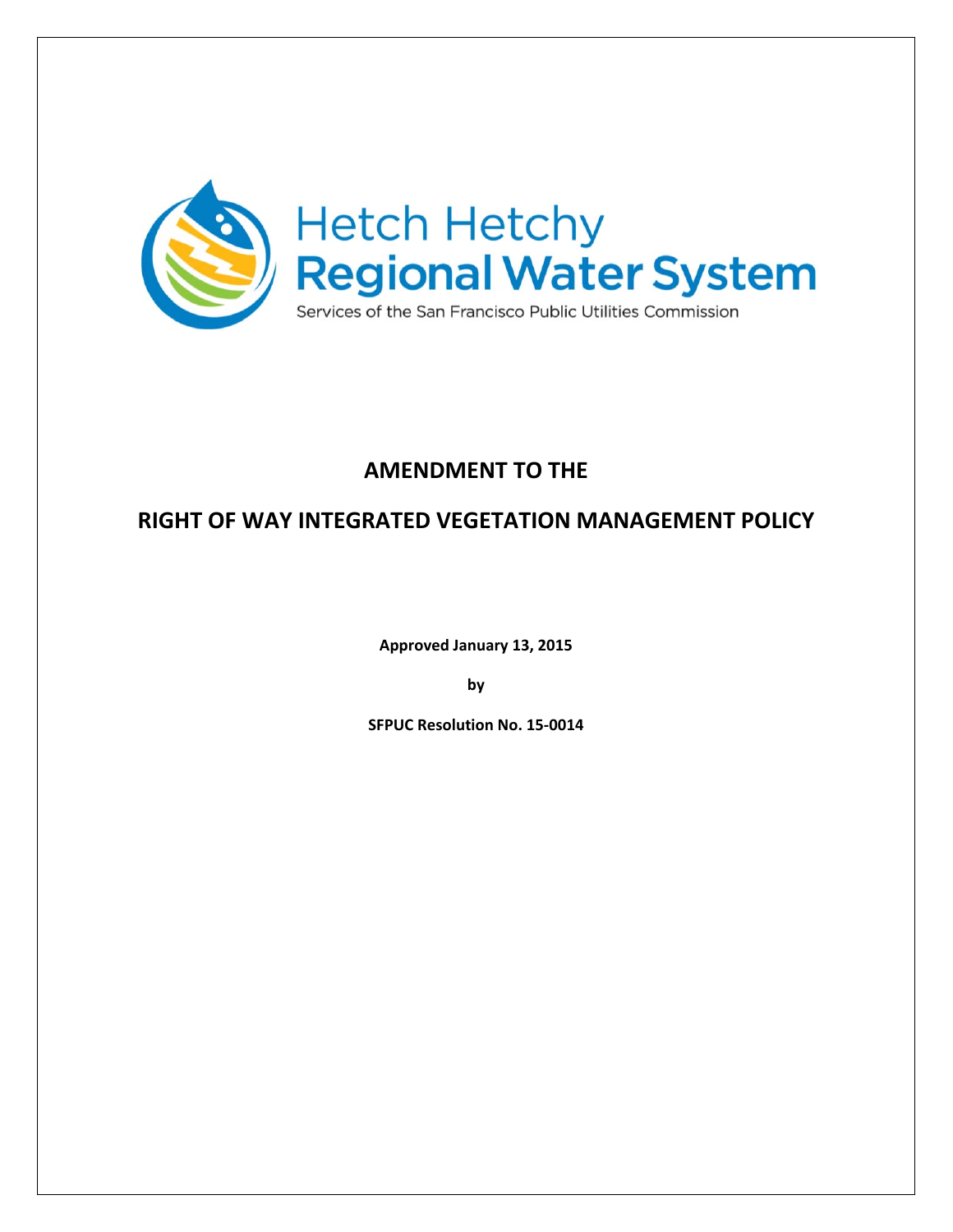#### **12.000 RIGHT OF WAY INTEGRATED VEGETATION MANAGEMENT POLICY**

#### **12.001 General**

The San Francisco Public Utilities Commission ("SFPUC") is responsible for the delivery of potable water and the collection and treatment of wastewater for some 800,000 customers within the City of San Francisco; it is also responsible for the delivery of potable water to 26 other water retailers with a customer base of 1.8 million. **The following policy is established to manage vegetation on the transmission, distribution and collection systems within the SFPUC Right of Way ("ROW") so that it does not pose a threat or hazard to the system's integrity and infrastructure or impede utility maintenance and operations.**

The existence of large woody vegetation<sup>1</sup>, hereinafter referred to as vegetation, and water transmission lines within the ROW are not compatible and, in fact, are mutually exclusive uses of the same space. Roots can impact transmission pipelines by causing corrosion. The existence of trees and other vegetation directly adjacent to pipelines makes emergency and annual maintenance very difficult, hazardous, and expensive, and increases concerns for public safety. The risk of fire within the ROW is always a concern and the reduction of fire ladder fuels within these corridors is another reason to modify the vegetation mosaic. In addition to managing vegetation in a timely manner to prevent any disruption in utility service, the SFPUC also manages vegetation on its ROW to comply with local fire ordinances enacted to protect public safety.

One of the other objectives of this policy is to reduce and eliminate as much as practicable the use of herbicides on vegetation within the ROW and to implement integrated pest management (IPM).

#### **12.002 Woody Vegetation Management**

1.0 Vegetation of any size or species will not be allowed to grow within certain critical portions of the ROW, pumping stations or other facilities as determined by a SFPUC qualified professional, and generally in accordance with the following guidelines.

#### 1.1 Emergency Removal

SFPUC Management reserves the right to remove any vegetation without prior public notification that has been assessed by a SFPUC qualified professional as an immediate threat to transmission lines or other utility infrastructure, human life and property due to acts of God, insects, disease, or natural mortality.

#### 1.2 Priority Removal

Vegetation that is within 15 feet of the edge of any pipe will be removed and the vegetative debris will be cut into short lengths and chipped whenever possible. Chips will be spread upon the site where the vegetation was removed. Material that cannot be chipped will be hauled away to a proper disposal site.

  $1$  Woody vegetation is defined as all brush, tree and ornamental shrub species planted in (or naturally occurring in) the native soil having a woody stem that at maturity exceeds 3 inches in diameter.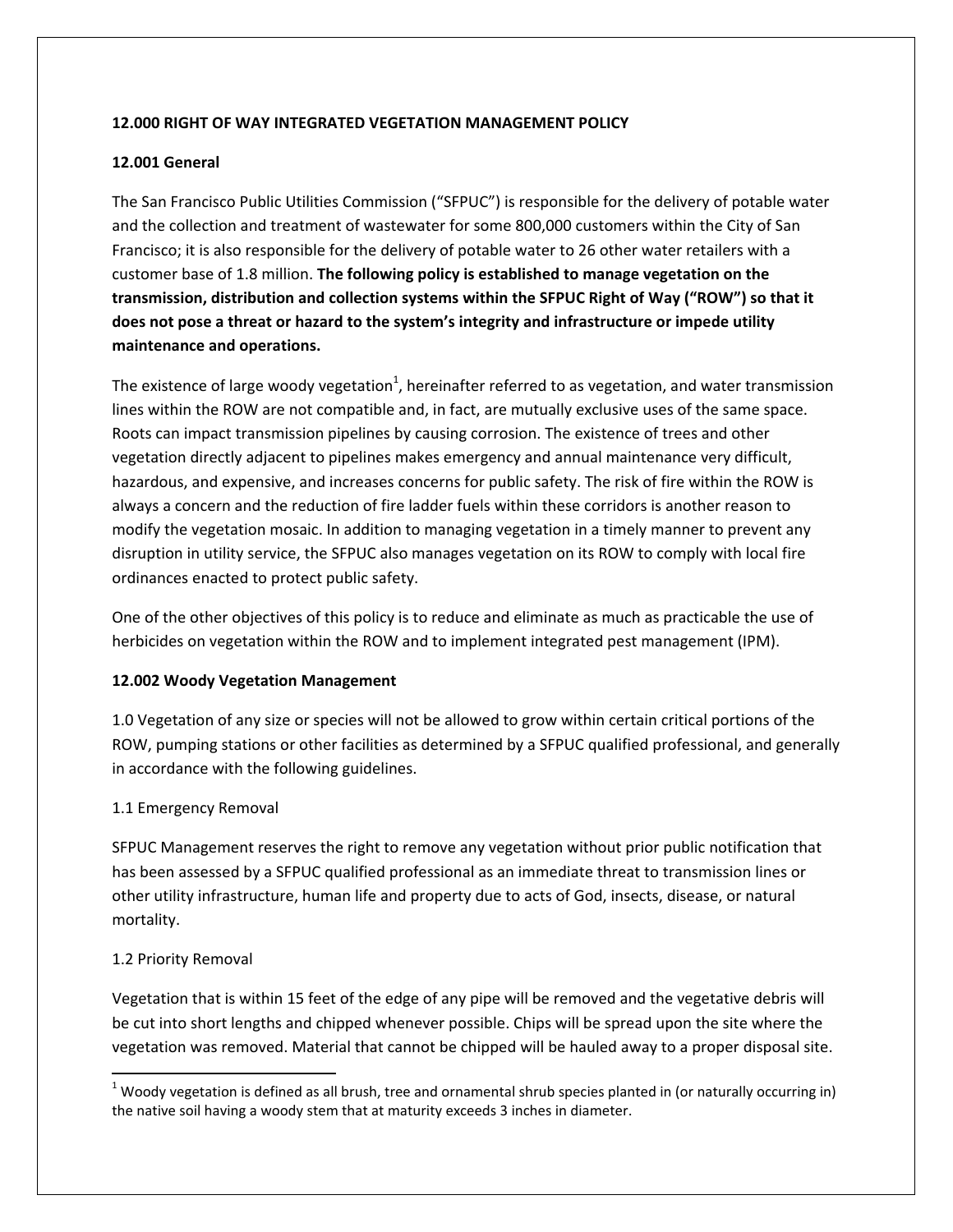If vegetation along the ROW is grouped in contiguous stands<sup>2</sup>, or populations, a systematic and staggered removal of that vegetation will be undertaken to replicate a natural appearance. Initial removal<sup>3</sup> will be vegetation immediately above or within 15 feet of the pipeline edges; secondary vegetation<sup>4</sup> within 15 to 25 feet from pipelines will then be removed.

#### 1.3 Standard Removal

Vegetation that is more than 25 feet from the edge of a pipeline and up to the boundary of the ROW will be assessed by a SFPUC qualified professional for its age and condition, fire risk, and potential impact to the pipelines. Based on this assessment, the vegetation will be removed or retained.

#### 1.4 Removal Standards

Each Operating Division will develop its own set of guidelines or follow established requirements in accordance with local needs.

2.0 All stems of vegetation will be cut flush with the ground and where deemed necessary or appropriate, roots will be removed. All trees identified for removal will be clearly marked with paint and/or a numbered aluminum tag.

3.0 Sprouting species of vegetation will be treated with herbicides where practicable, adhering to provisions of Chapter 3 of the San Francisco Environment Code.

4.0 Erosion control measures, where needed, will be completed before the work crew or contractors leave the work site or before October 15 of the calendar year.

5.0 Department personnel will remove in a timely manner any and all material that has been cut for maintenance purposes within any stream channel.

6.0 All vegetation removal work and consultation on vegetation retention will be reviewed and supervised by a SFPUC qualified professional. All vegetation removal work and/or treatment will be made on a case-by-case basis by a SFPUC qualified professional.

7.0 Notification process for areas of significant resource impact that are beyond regular and ongoing maintenance:

7.1 County/City Notification – The individual Operating Division will have sent to the affected county/city a map showing the sections of the ROW which will be worked, a written description of the work to be done, the appropriate removal time for the work crews, and a contact person for more information. This should be done approximately 10 days prior to start of work. Each Operating Division will develop its own set of guidelines in accordance with local need.

 $2$  A stand is defined as a community of trees possessing sufficient uniformity in composition, structure, age, arrangement, or condition to be distinguishable from adjacent forest communities to form a management unit.<br> $3$  Initial removal is defined as the vegetation removed during the base year or first year of cutting.<br> $4$  Secon

cutting.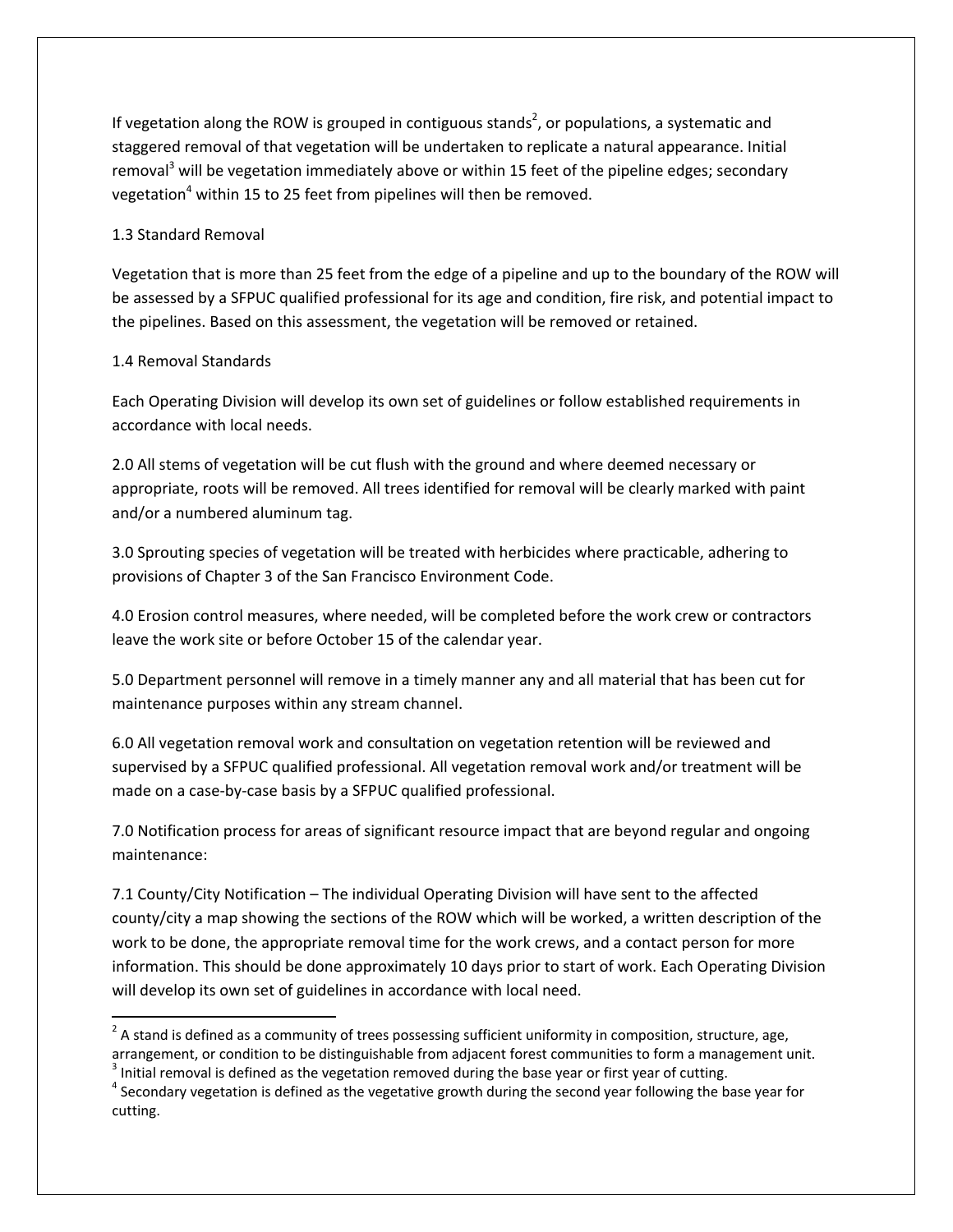7.2 Public Notification – The Operating Division will have notices posted at areas where the vegetation is to be removed with the same information as above also approximately 10 days prior to removal. Notices will also be sent to all property owners within 300 feet of the removal site. Posted notices will be 11- by 17-inches in size on colored paper and will be put up at each end of the project area and at crossover points through the ROW. Questions and complaints from the public will be handled through a designated contact person. Each Operating Division will develop its own set of guidelines in accordance with local needs.

#### **12.003 Annual Grass and Weed Management**

Annual grasses and weeds will be mowed, disked, sprayed or mulched along the ROW as appropriate to reduce vegetation and potential fire danger annually. This treatment should be completed before July 30 of each year. This date is targeted to allow the grasses, forbs and weeds to reach maturity and facilitate control for the season.

#### **12.004 Segments of ROW that are covered by Agricultural deed rights**

The only vegetation that may be planted within the ROW on those segments where an adjacent owner has Deeded Agricultural Rights will be: non‐woody herbaceous plants such as grasses, flowers, bulbs, or vegetables.

#### **12.005 Segments of ROW that are managed and maintained under a Lease or License**

Special allowance may be made for these types of areas, as the vegetation will be maintained by the licensed user as per agreement with the City, and not allowed to grow unchecked. Only shallow rooted plants may be planted directly above the pipelines.

Within the above segments, the cost of vegetation maintenance and removal will be borne by the tenant or licensee exclusively. In a like fashion, when new vegetative encroachments are discovered they will be assessed by a SFPUC qualified professional on a case‐by‐case basis and either be permitted or proposed for removal.

The following is a guideline for the size at maturity of plants (small trees, shrubs, and groundcover) that may be permitted to be used as landscape materials. Note: All distance measurements are for mature trees and plants measured from the edge of the drip‐line to the edge of the pipeline.

- Plants that may be permitted to be planted directly above existing and future pipelines: shallow rooted plants such as ground cover, grasses, flowers, and very low growing plants that grow to a maximum of one foot in height at maturity.
- Plants that may be permitted to be planted 15–25 feet from the edge of existing and future pipelines: shrubs and plants that grow to a maximum of five feet in height at maturity.
- Plants that may be permitted to be planted 25 feet or more from the edge of existing and future pipelines: small trees or shrubs that grow to a maximum of twenty feet in height and fifteen feet in canopy width.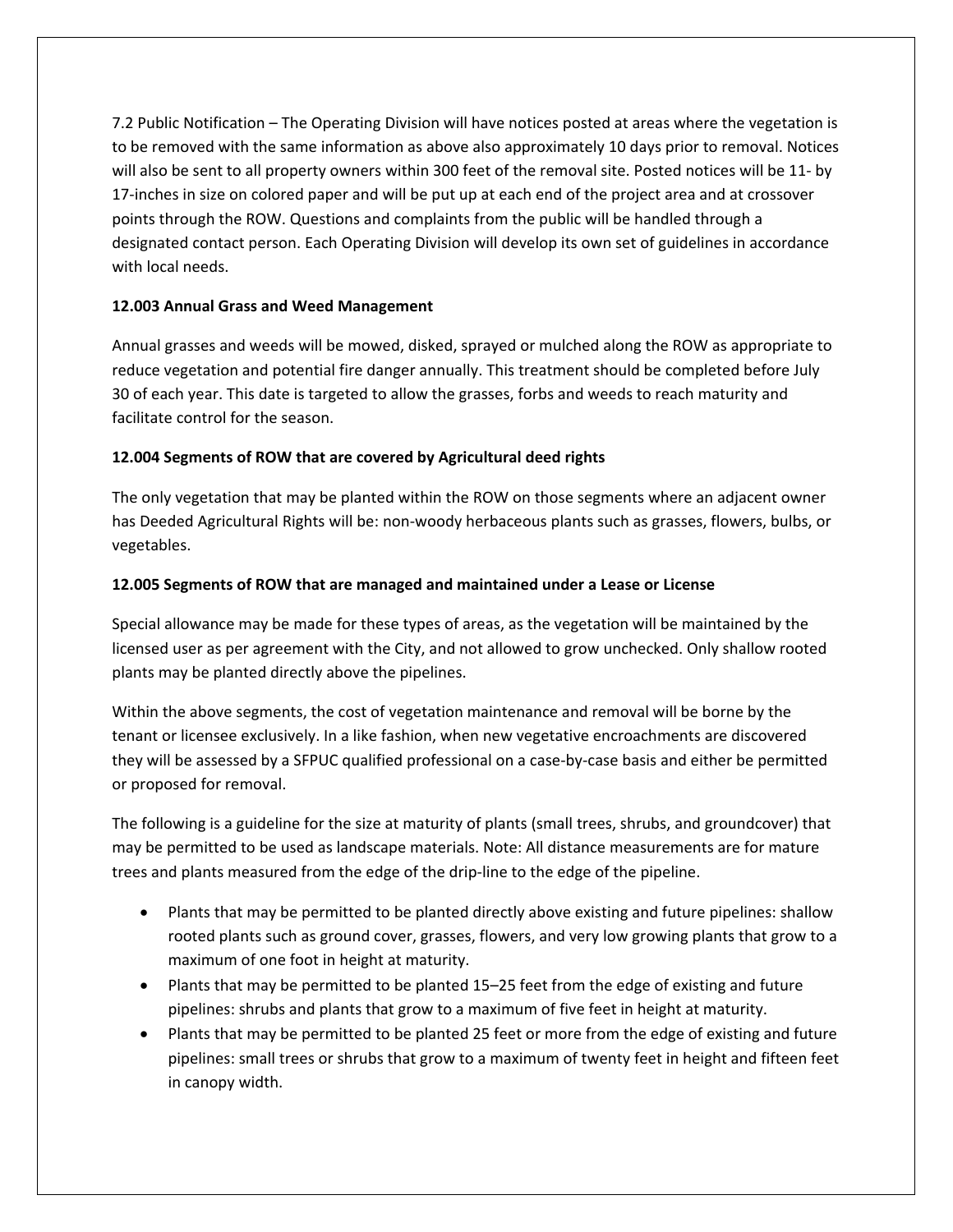Trees and plants that exceed the maximum height and size limit (described above) may be permitted within a leased or licensed area provided they are in containers and are above ground. Container load and placement location(s) are subject to review and approval by the SFPUC.

Low water use plant species are encouraged and invasive plant species are not allowed.

All appurtenances, vaults, and facility infrastructure must remain visible and accessible at all times. All determinations of species acceptability will be made by a SFPUC qualified professional.

**The above policy is for general application and for internal administration purposes only and may not** be relied upon by any third party for any reason whatsoever. The SFPUC reserves the right at its sole **discretion, to establish stricter policies in any particular situation and to revise and update the above policy at any time.**